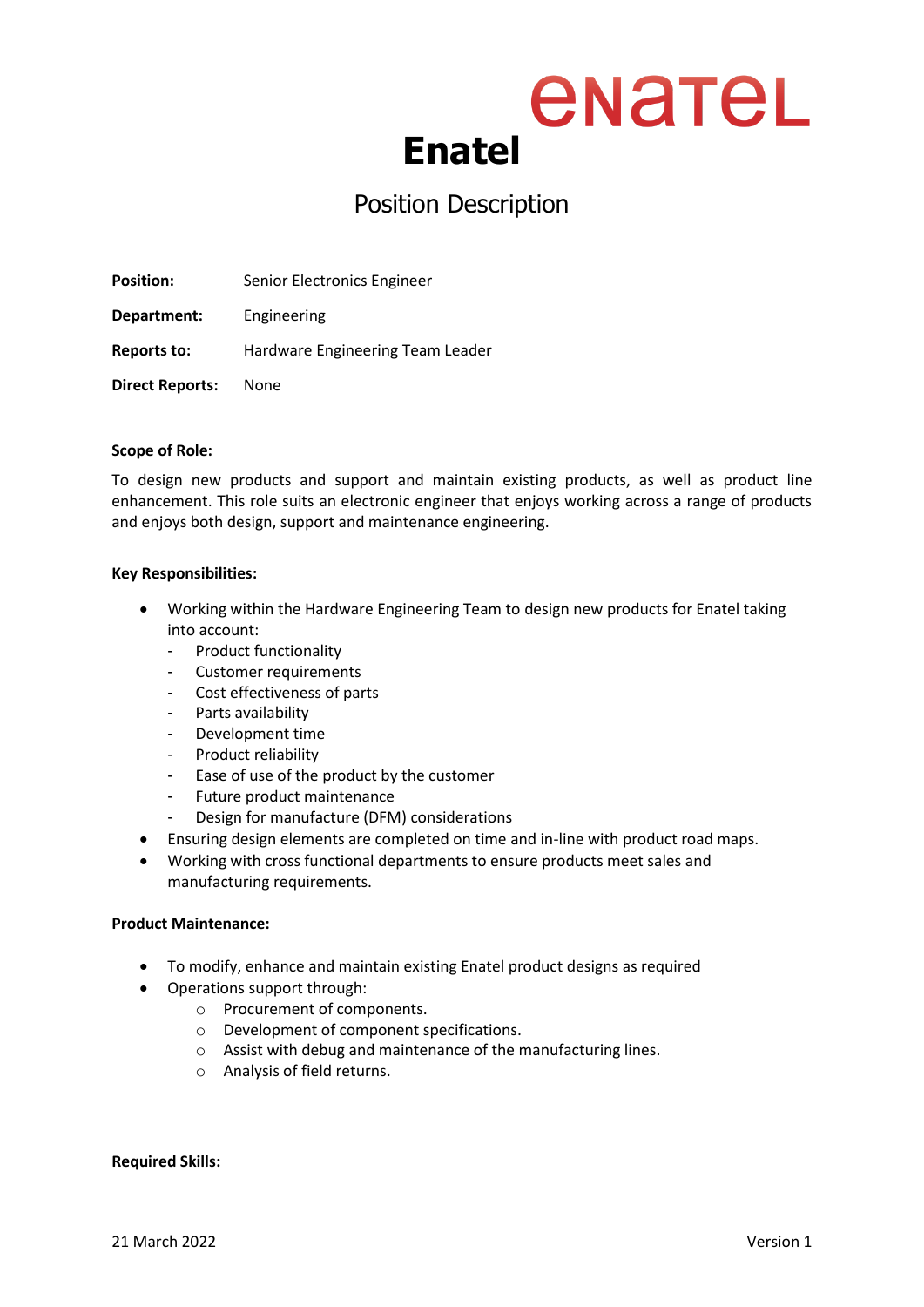### enatel

- Experience using a broad range of R&D Test Equipment
- Experience with high speed analogue electronic circuit design
- Experience with designing for EMC and solving EMC issues
- Experience with designing stable control loops
- Experience of power electronics and power magnetic design
- Familiarity with hardware/software development life cycles and working in a team environment on new product development projects
- Ability to work independently and within a team environment
- Strong problem-solving skills.
- Ability to effectively use PCB CAD software
- Ability to effectively use software tools. SPICE, PCB CAD, FEA
- Experience with electronics manufacturing

#### **Qualifications:**

- Tertiary Electronics qualification e.g. B.E or equivalent.
- At least ten years' experience designing electronic hardware with an interest in Power Electronics.

#### **General:**

- Upholds the company values
- Perform any other tasks as required by your Manager and/or the business
- Contributes to the achievements of department goals.

#### **Health & Safety:**

- Ensuring all Health & Safety policies and rules are followed, with all tasks completed in a safety conscious manner
- Adhere to all health and safety policies whether at our Christchurch premises or elsewhere

#### **Environmental:**

Enatel is committed to minimising the environmental impact of our operations and products

• Ensuring Environmental policies and processes are followed

#### **Key Relationships:**

| <b>Internal</b>                             | External          |  |
|---------------------------------------------|-------------------|--|
| <b>Engineering Team</b>                     | Contractors       |  |
| • Product Managers                          | <b>Vendors</b>    |  |
| <b>Contractors</b>                          | Test Laboratories |  |
| Procurement                                 |                   |  |
| Manufacturing Engineering (ME)<br>$\bullet$ |                   |  |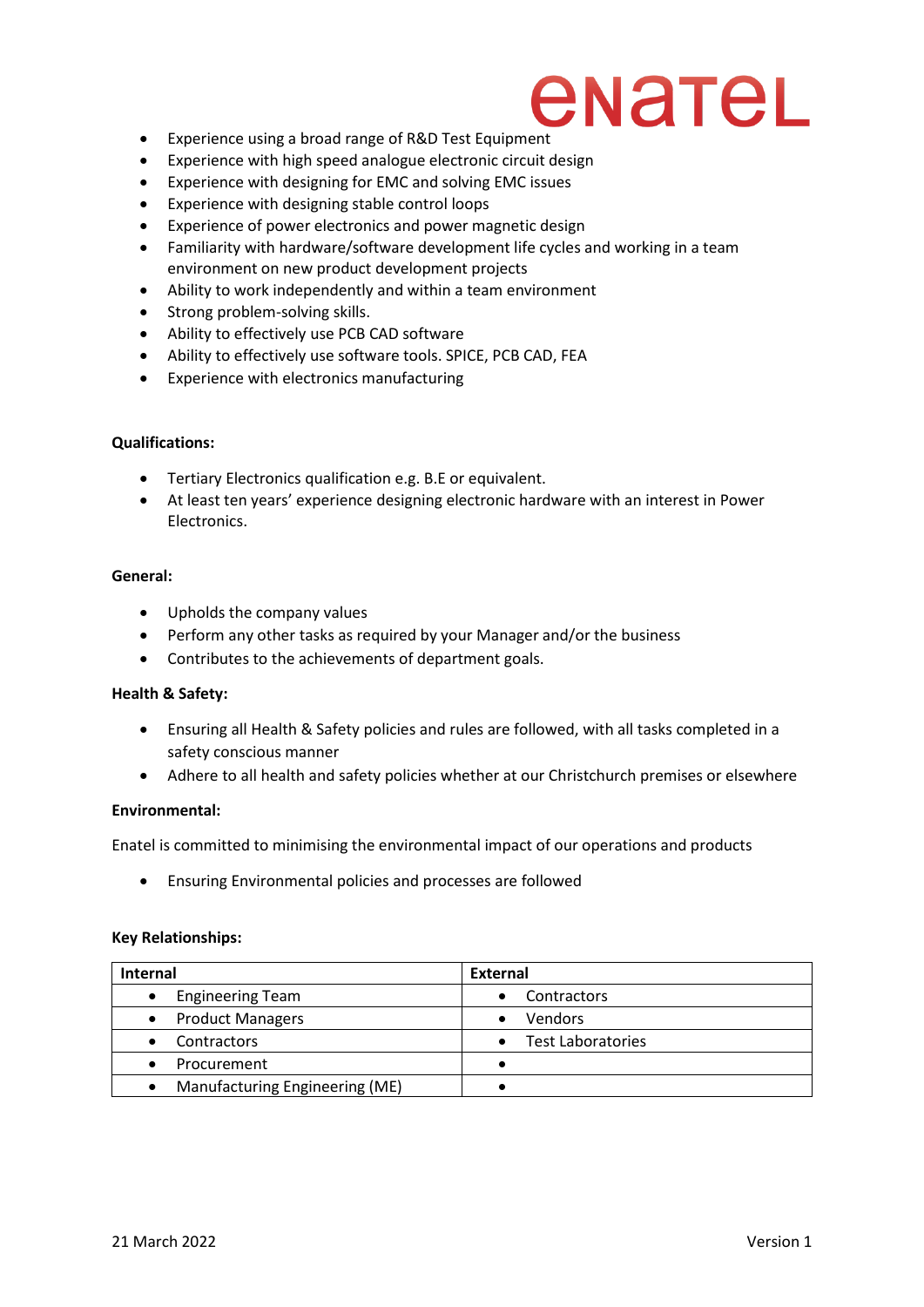# enatel

#### **Person Specification:**

| <b>Attribute</b>    | <b>Essential</b>                                                                                                                                                                                                                                                                                                                                                                                                                                                                                                                                                                                                                                                                                                                                                                                                                                                                                                                                                                                                                                                                                                                                                                                                                                                                                                                                                                                 | <b>Desirable</b> |
|---------------------|--------------------------------------------------------------------------------------------------------------------------------------------------------------------------------------------------------------------------------------------------------------------------------------------------------------------------------------------------------------------------------------------------------------------------------------------------------------------------------------------------------------------------------------------------------------------------------------------------------------------------------------------------------------------------------------------------------------------------------------------------------------------------------------------------------------------------------------------------------------------------------------------------------------------------------------------------------------------------------------------------------------------------------------------------------------------------------------------------------------------------------------------------------------------------------------------------------------------------------------------------------------------------------------------------------------------------------------------------------------------------------------------------|------------------|
| Competencies        | Functional/Technical Skills - has the<br>$\bullet$<br>functional and technical knowledge<br>and skills to do the job at a high<br>level of accomplishment.<br>Action orientated - enjoys working<br>$\bullet$<br>hard and is full of energy for the<br>things he/she sees as challenging.<br>Integrity and Trust - Is seen as a<br>$\bullet$<br>direct, truthful individual; is widely<br>trusted.<br>Learning on the Fly - Learns quickly<br>$\bullet$<br>when facing new problems and is<br>open to change. Quickly grasps the<br>essence and the underlying<br>structure of anything. Experiments<br>and will try anything to find<br>solutions.<br><b>Creativity - Easily makes</b><br>$\bullet$<br>connections among previously<br>unrelated notions. Tends to be<br>seen as original and value-added in<br>brainstorming settings.<br>Problem Solving - looks for<br>$\bullet$<br>opportunities to resolve issues and<br>solve problems. Learns quickly<br>when facing new problems.<br>Process Management - Good at<br>$\bullet$<br>figuring out the processes necessary<br>to get things done. Can simplify<br>complex processes.<br><b>Organising and Planning - Uses</b><br>$\bullet$<br>resources effectively and efficiently.<br>Accurately scopes out length and<br>difficulty of tasks and projects. Sets<br>objectives and goals.<br>At least 5 Years' experience in<br>$\bullet$ |                  |
| Skills & Experience | electronic engineering<br>The ability to learn quickly in a new<br>$\bullet$<br>environment.<br>Have an appropriate and effective<br>$\bullet$<br>set of core values and beliefs and<br>acts in line with those values.                                                                                                                                                                                                                                                                                                                                                                                                                                                                                                                                                                                                                                                                                                                                                                                                                                                                                                                                                                                                                                                                                                                                                                          |                  |